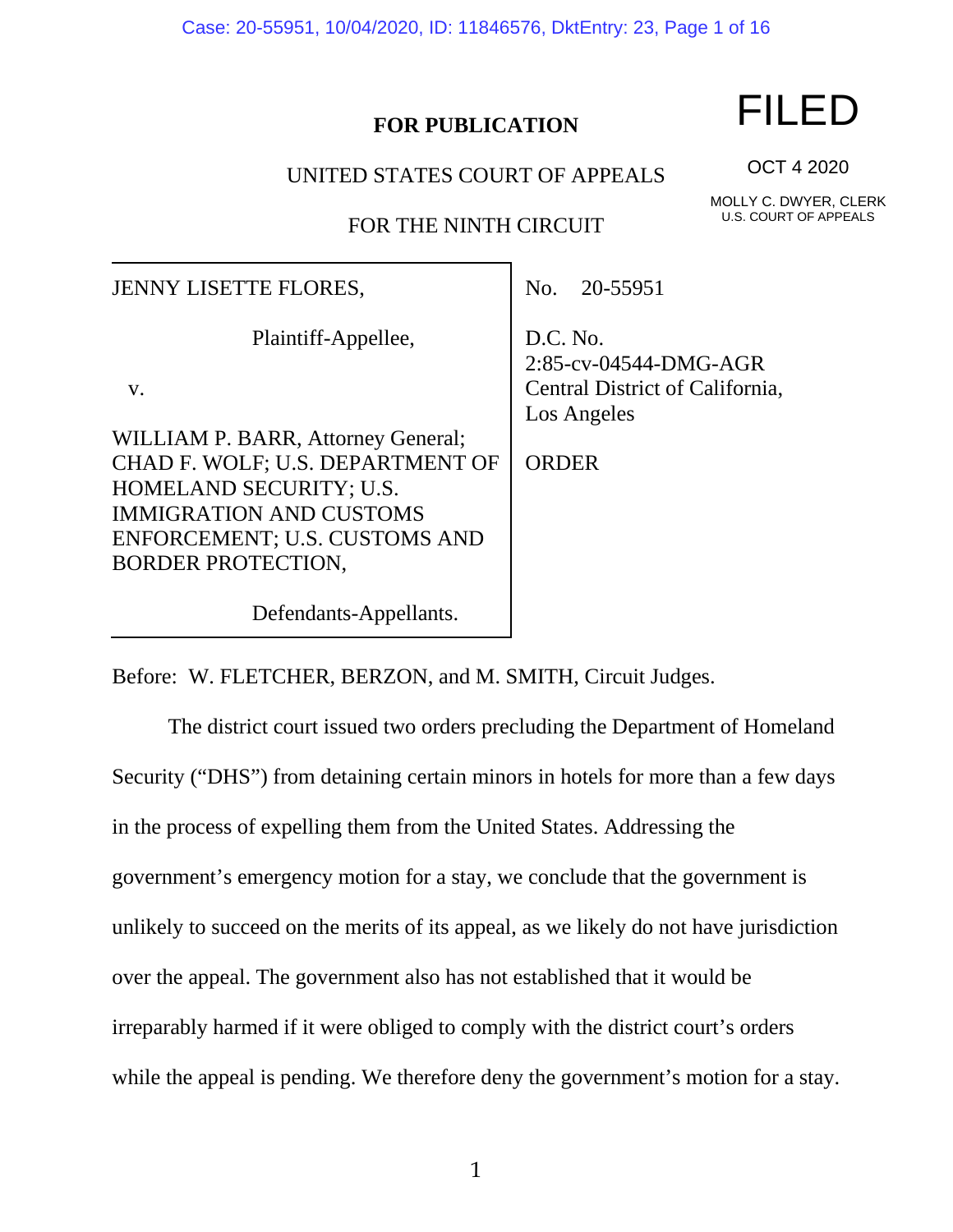**I.**

In 1997, the United States entered into a settlement agreement ("the *Flores* Agreement" or "the Agreement") with a class of minors subject to detention by U.S. immigration authorities ("Plaintiffs"). *See Flores v. Barr* ("*Flores II*"), 934 F.3d 910, 912 (9th Cir. 2019). The Agreement was entered by the district court as a consent decree and remains in effect today.[1](#page-1-0) Among other things, the Agreement provides that after the government apprehends minors, it ordinarily must transfer them to a "licensed program" within three days. Agreement ¶ 12.A. A "licensed program" refers to a "program, agency or organization that is licensed by an appropriate State agency to provide residential, group, or foster care services for dependent children." *Id.* ¶ 6.

In March 2020, the Centers for Disease Control ("CDC") issued an order temporarily suspending the "introduction . . . into the United States . . . [of] persons traveling from Canada or Mexico . . . who would otherwise be introduced into a congregate setting in a land Port of Entry (POE) or Border Patrol station at or near the United States borders with Canada and Mexico," subject to certain exceptions. 85 Fed. Reg. 17,060, 17,061 (Mar. 26, 2020). The order was issued under Title 42

<span id="page-1-0"></span><sup>&</sup>lt;sup>1</sup> In September 2019, the district court denied the government's motion to terminate the Agreement. *Flores v. Barr*, 407 F. Supp. 3d 909 (C.D. Cal. 2019). The government's appeal of that order is pending in this Court. *Flores v. Barr*, No. 19-56326 (9th Cir.).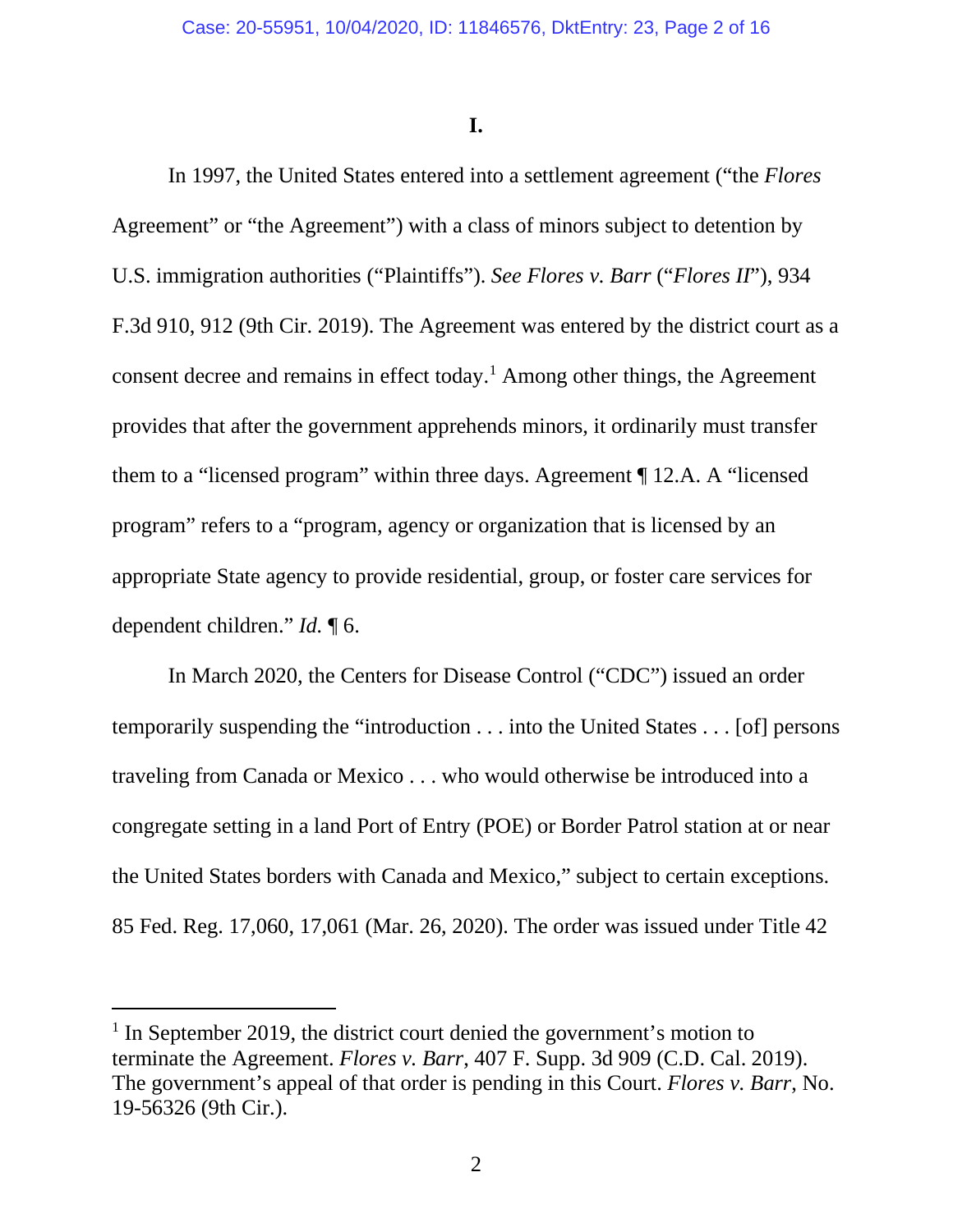of the U.S. Code, which authorizes the Surgeon General to "prohibit . . . the introduction of persons and property" to protect against a "serious danger of the introduction of [any communicable] disease into the United States." 42 U.S.C. § 265. The stated purpose of the order was to "protect the public health from an increase in the serious danger of the introduction of Coronavirus Disease 2019 (COVID-19) into the land POEs, and the Border Patrol stations between POEs, at or near the United States borders with Canada and Mexico." 85 Fed. Reg. at 17,061.

The CDC order called for "the movement of all . . . aliens [covered by the order] to the country from which they entered the United States, or their country of origin . . . as rapidly as possible, with as little time spent in congregate settings as practicable under the circumstances." *Id.* at 17,067. The order requested that "DHS implement this order because CDC does not have the capability, resources, or personnel needed to do so." *Id.* The order was extended in April and May 2020 and now applies indefinitely. *See* 85 Fed. Reg. 22,424 (Apr. 22, 2020); 85 Fed. Reg. 31,503 (May 26, 2020).

In July 2020, the independent monitor appointed by the district court to monitor the implementation of the *Flores* Agreement reported to the district court that DHS was using hotels to house unaccompanied minors, as well as minors apprehended with a family member ("accompanied minors"), pending their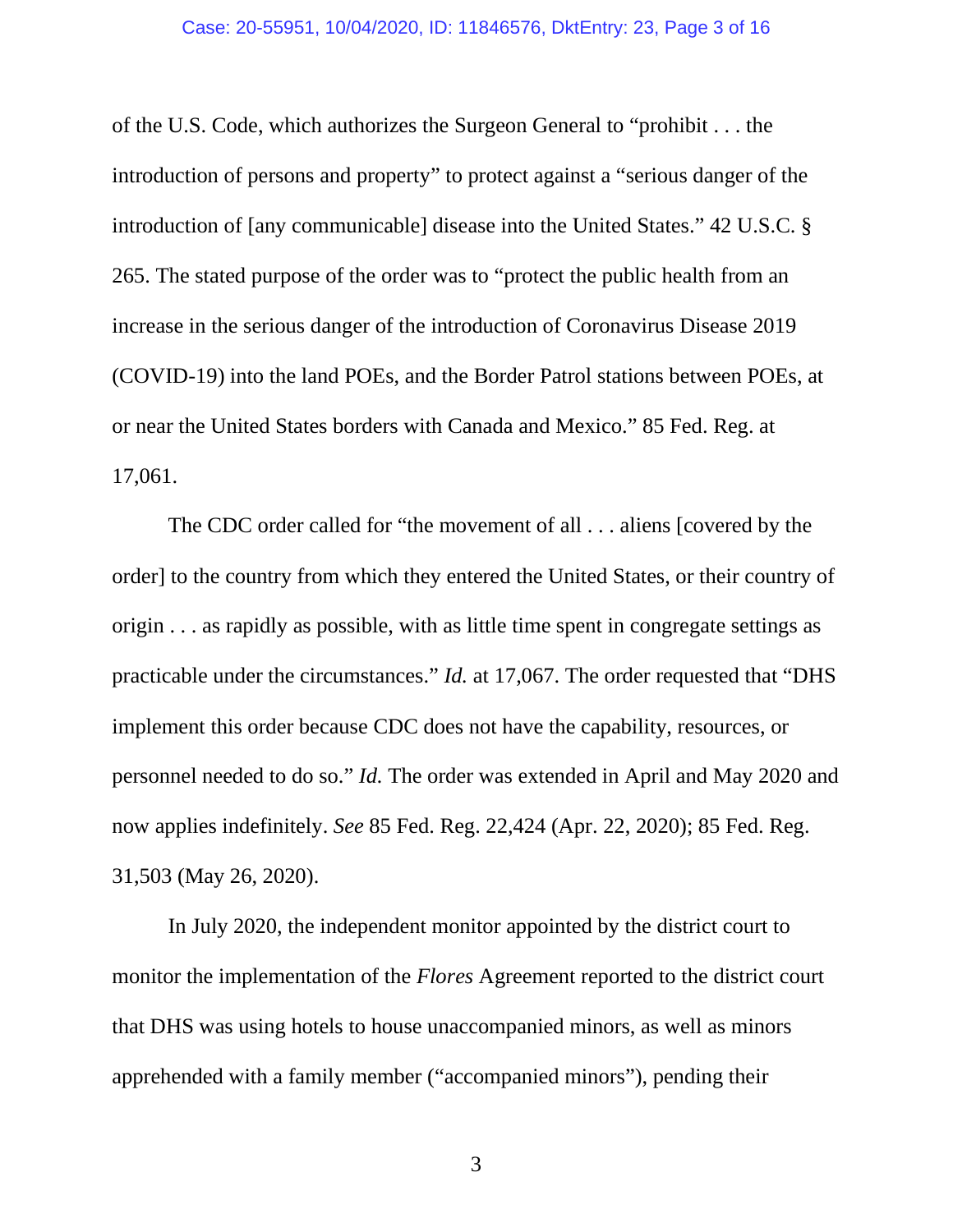expulsion under Title 42, "routinely for multiple days." *See Flores v. Barr*, No. CV-85-4544, 2020 WL 5491445, at \*2 (C.D. Cal. Sept. 4, 2020) ("Sept. 4 Order"). In August 2020, the independent monitor reported that DHS had used twenty-five hotels across three states, both in border cities (El Paso and McAllen, Texas) and interior cities (Phoenix and Houston), to house 660 minors between the ages of ten and seventeen, 577 of whom were unaccompanied. *Id.* On average, minors were housed in hotels for "just under five days," but 25 percent had been held for more than ten days, with a maximum stay of twenty-eight days. *Id.*

Plaintiffs filed a motion to enforce the *Flores* Agreement, arguing, among other things, that the hoteling program violated the Agreement's requirement that DHS ordinarily transfer minors to a licensed program if it holds them for longer than three days. Plaintiffs also asserted that minors held in hotels were being denied access to counsel in violation of the Agreement.

The district court granted Plaintiffs' motion. As relief, the court declared that the Agreement applied to minors detained under the authority of Title 42 and required the government to "comply with the Agreement with respect to such minors to the same degree as any other minors held in their custody." *Id.* at \*10. Implementing that declaration, the court directed DHS to stop placing minors in hotels by September 15, 2020. *Id.* The order provided that "exceptions may be made for one to two-night stays while in transit or prior to flights." *Id.* In the event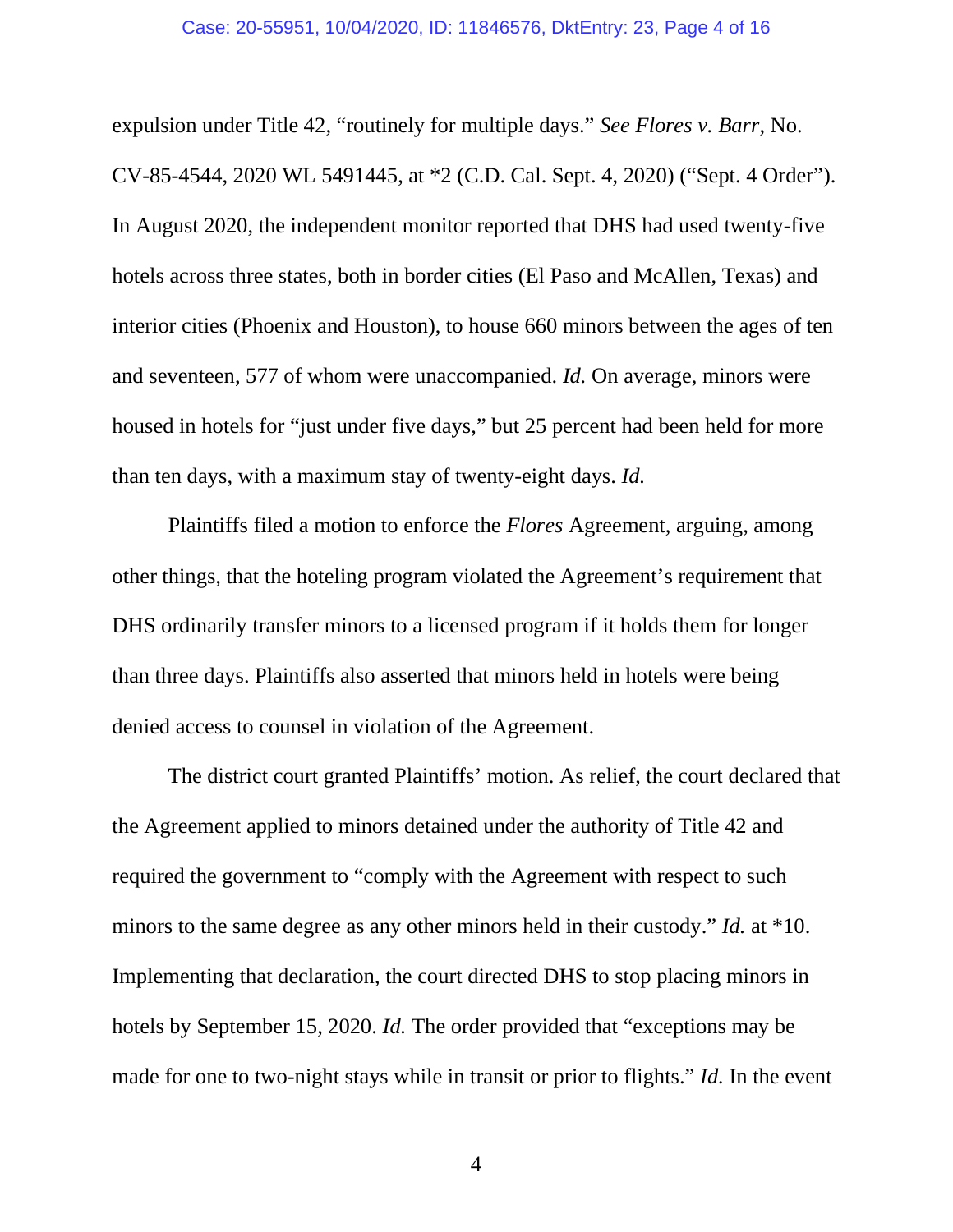### Case: 20-55951, 10/04/2020, ID: 11846576, DktEntry: 23, Page 5 of 16

of "other exigent circumstances . . . necessitat[ing] future hotel placements," the district court directed that the government "shall immediately alert Plaintiffs and the Independent Monitor, providing good cause for why such unlicensed placements are necessary." *Id.* Citing paragraph 12.A of the Agreement, the district court required DHS to transfer all minors currently held in hotels to licensed facilities "as expeditiously as possible." *Id.* The court further directed the government to permit Plaintiffs' counsel to visit any facility where minors were being held under Title 42 and to meet with any minor being so held, under paragraphs 32 and 33 of the Agreement. *Id.* at \*11.

The government appealed the district court's order and filed an emergency motion in this Court seeking a stay pending appeal. The government's motion relied on evidence not presented to the district court. We denied the government's motion without prejudice, and granted a temporary administrative stay to allow the government first to seek a stay in the district court. Order, *Flores v. Barr*, No. 20- 55951 (9th Cir. Sept. 16, 2020).

The district court denied the government's motion for a stay and modified its original order. The modified order required DHS to stop placing minors at hotels by September 28, 2020, with the exception that "DHS may implement *brief* hotel stays (not more than 72 hours) as necessary and in good faith to alleviate bottlenecks in the intake processes at licensed facilities." *Flores v. Barr*, No. CV-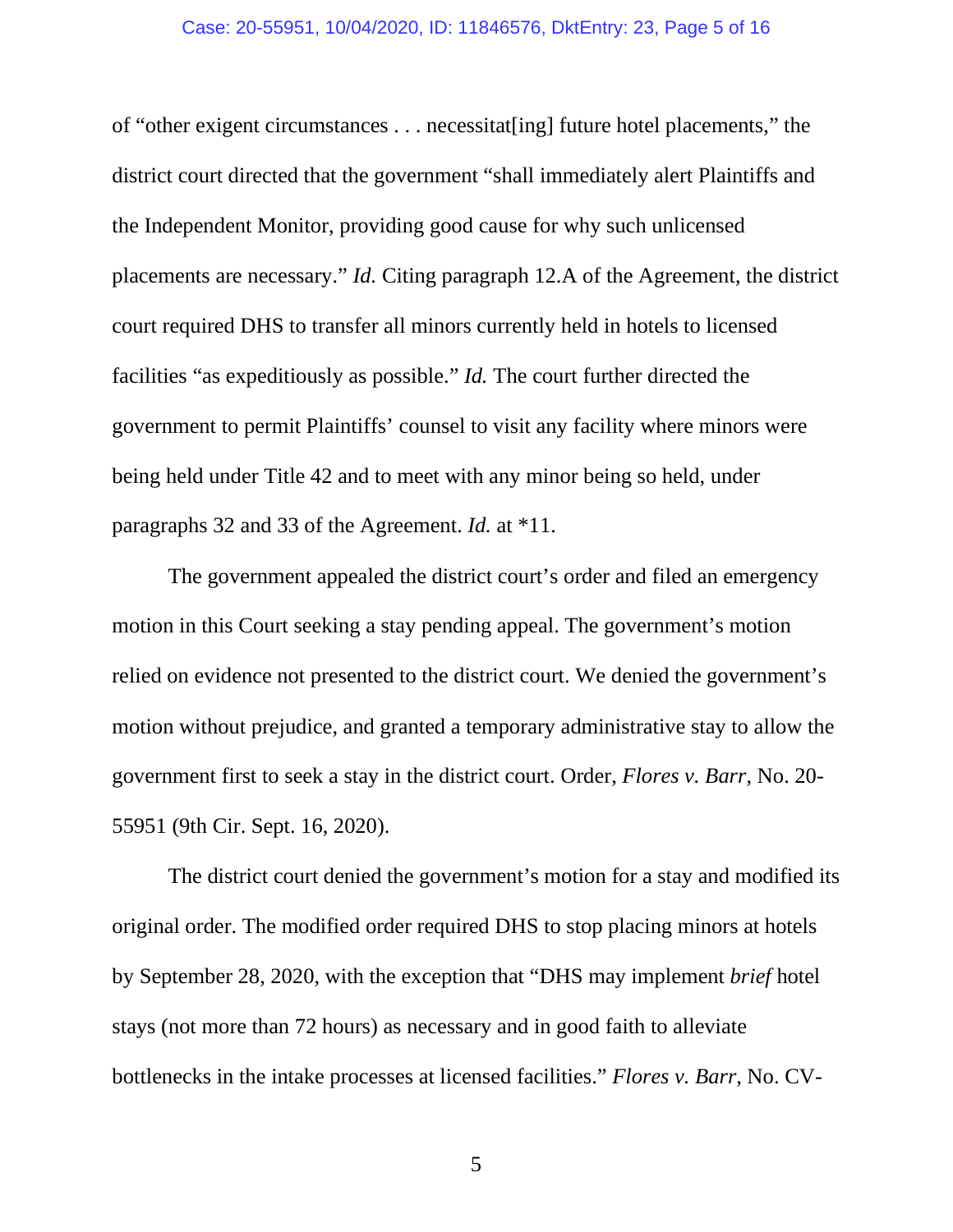85-4544, 2020 WL 5666550, at \*4 (C.D. Cal. Sept. 21, 2020) ("Sept. 21 Order"). Returning to this Court, the government renewed its emergency motion for a stay pending appeal, and we granted a further temporary administrative stay through October 5, 2020.

## **II.**

"A party requesting a stay pending appeal 'bears the burden of showing that the circumstances justify an exercise of [judicial] discretion.'" *Doe #1 v. Trump*, 957 F.3d 1050, 1058 (9th Cir. 2020) (quoting *Nken v. Holder*, 556 U.S. 418, 433– 34 (2009)). In considering whether to exercise our discretion to grant the government's motion for a stay, "we apply the familiar standard set forth by the Supreme Court in *Nken*, namely: (1) whether the Government has made a strong showing of the likelihood of success on the merits; (2) whether the [government] will be irreparably injured absent a stay; (3) whether a stay will substantially injure other parties; and (4) where the public interest lies." *Id.* "The first two factors . . . are the most critical.'" *Id.* (quoting *Nken*, 556 U.S. at 434). "We consider the last two factors if the first two factors are satisfied." *Id.*; *see All. for the Wild Rockies v. Cottrell*, 632 F.3d 1127, 1134–35 (9th Cir. 2011) (explaining, in the analogous context of a preliminary injunction, that relief "is appropriate when a plaintiff demonstrates . . . that serious questions going to the merits were raised and the balance of hardships tips sharply in the plaintiff's favor" (internal quotation marks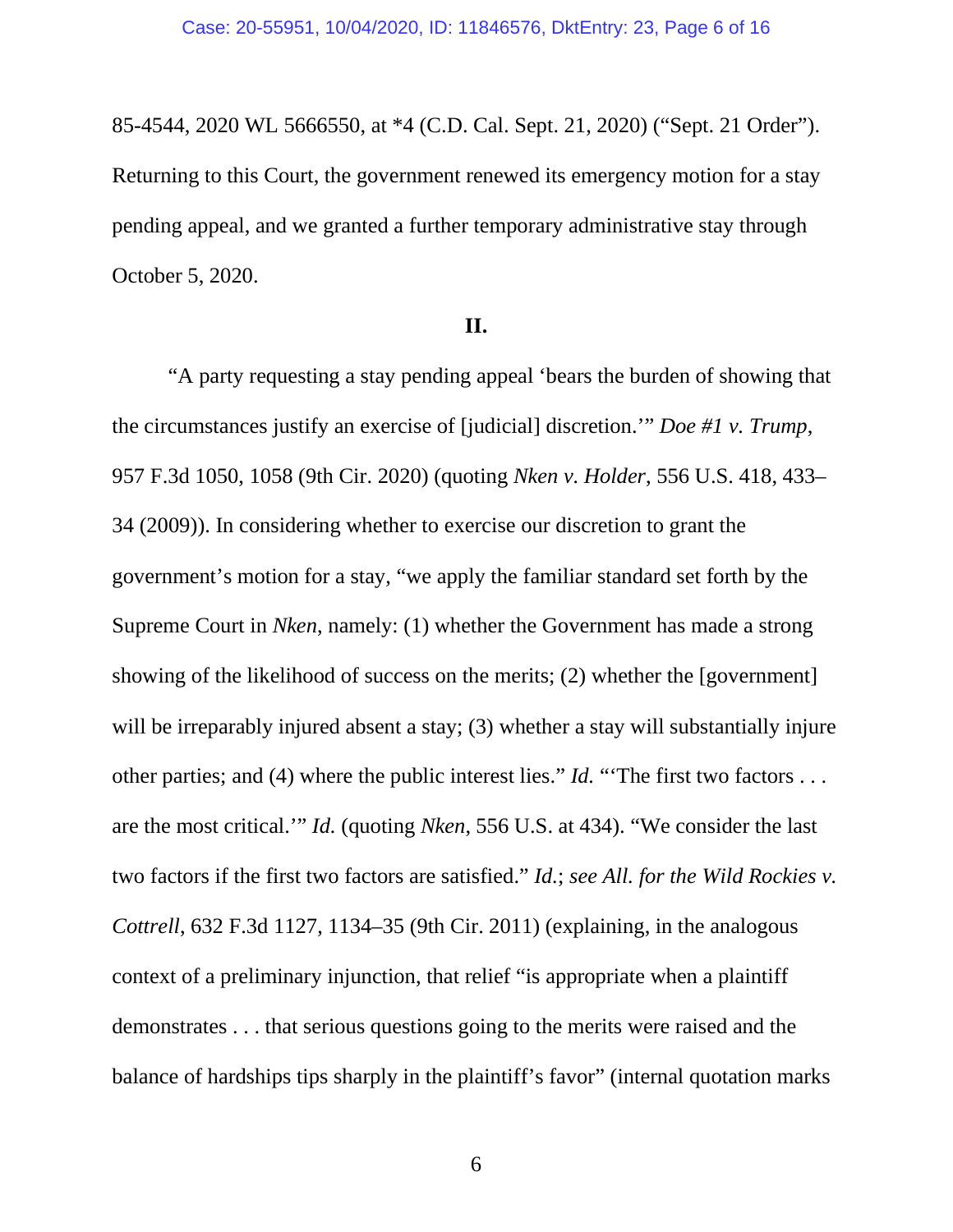omitted)).

# **A.**

The first *Nken* factor, whether the government has made a strong showing that it is likely to succeed on the merits of its appeal, obliges us to consider whether we are likely to have jurisdiction over the appeal. "This court has appellate jurisdiction over interlocutory district court orders 'granting, continuing, modifying, refusing or dissolving injunctions, or refusing to dissolve or modify injunctions.'" *Flores II*, 934 F.3d at 914 (quoting 28 U.S.C. § 1292(a)(1)). We must determine whether, as the government contends, the district court's orders have functionally modified the *Flores* Agreement or whether, on the other hand, they simply enforce the existing consent decree.<sup>[2](#page-6-0)</sup> *See id.* Deciding that question requires us to review the parties' arguments on the merits issues of whether the Agreement applies to minors detained under Title 42 and whether the district court's orders require the government to take actions beyond those required by the Agreement. *Cf. Augustine v. United States*, 704 F.2d 1074, 1077 (9th Cir. 1983) (holding that a court may address jurisdictional and substantive issues concurrently

<span id="page-6-0"></span><sup>&</sup>lt;sup>2</sup> We reject the government's argument that we have jurisdiction under 28 U.S.C. § 1291 because the district court's "order enjoins activity taken under independent statutory authority, addressing public health rather than immigration, by the CDC Director who has nothing to do with the government's immigration operations and is not a party to the Agreement." The district court's orders do not state that the CDC Director is covered by the Agreement and do not require the CDC to do anything.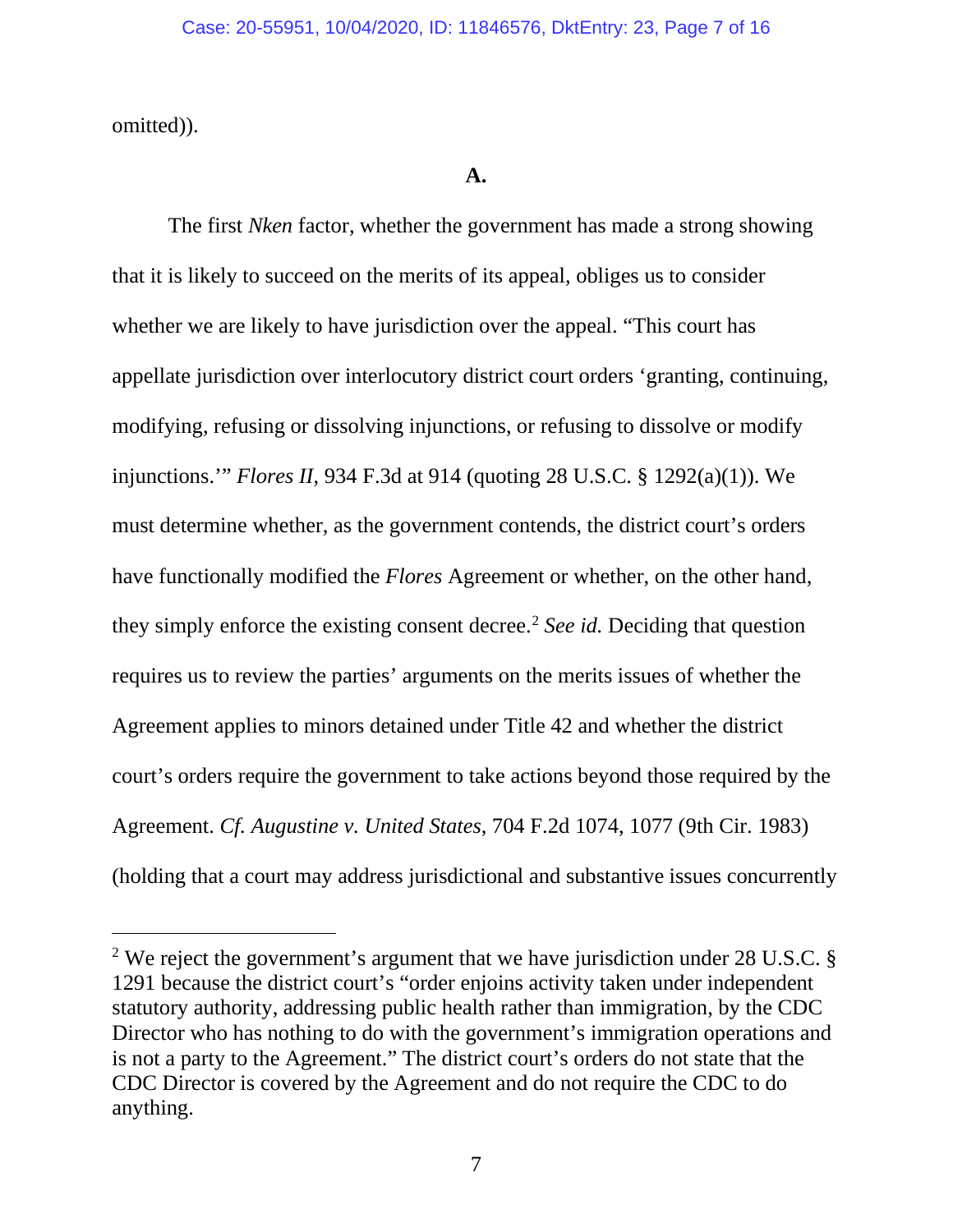if they are "intertwined").

By its terms, the Agreement applies to "[a]ll minors who are detained in the legal custody of the INS." Agreement ¶ 10. The former "Immigration and Naturalization Service's obligations under the Agreement now apply to [DHS] and the Department of Health and Human Services" ("HHS"). *Flores II*, 934 F.3d at 912 n.2. Additionally, the Agreement applies to both unaccompanied and accompanied minors. *Flores v. Lynch* ("*Flores I*"), 828 F.3d 898, 905 (9th Cir. 2016).

The government maintains that minors held under Title 42 "are in the legal custody of the CDC" because "the source of legal authority for custody" is the CDC order, not the immigration statutes. But there is no evidence that the term "custody," as used in the *Flores* Agreement, refers to the *source* of legal authority for custody, as opposed to the entity actually exercising legal custody. The Agreement does not define "custody," so we look to the common meaning of the term, particularly in the legal context. *See Doe 1 v. AOL LLC*, 552 F.3d 1077, 1081 (9th Cir. 2009). The term's ordinary meaning in family law is the right to make important decisions affecting the child. *See Custody*, Black's Law Dictionary (11th ed. 2019) (defining "legal custody" in the family law context as "[t]he authority to make significant decisions on a child's behalf"); Cal. Fam. Code § 3003 (defining "legal custody" as "the right and the responsibility to make the decisions relating to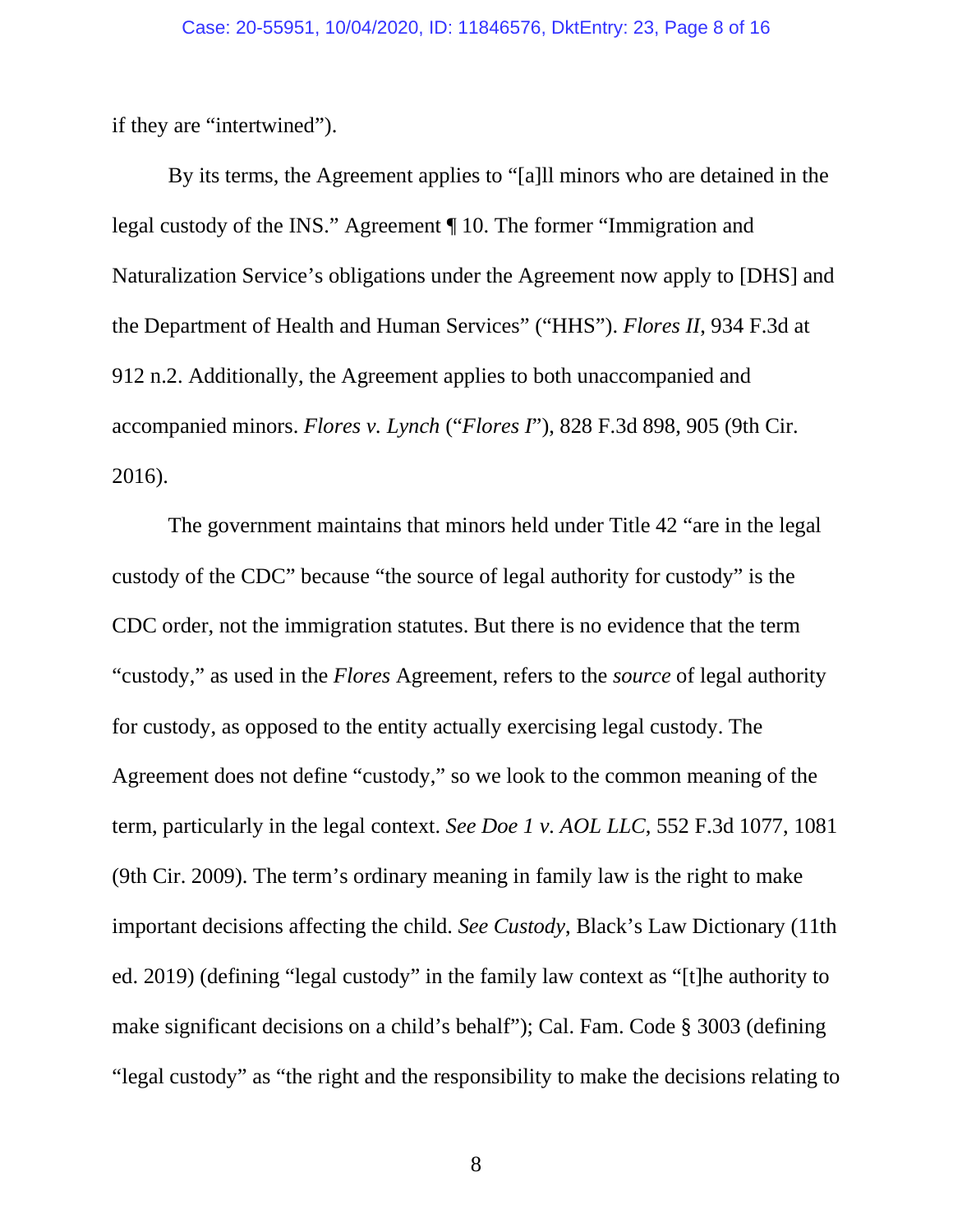the health, education, and welfare of a child"); Agreement ¶¶ 12.A, 14, 15, 16, 19. DHS itself, in its recently promulgated regulations assertedly implementing the *Flores* Agreement, defines "custody" as "within the physical and legal control of an institution or person." 8 C.F.R. § 236.3(b)(4). That definition accords with the usual family law understanding of "legal custody." Like California Family Code § 3003, 8 C.F.R. § 236.3(b)(4) defines "custody" based on an institution or person's ability to physically and legally control the child. DHS's current position, focusing on the source of the legal authority for assigning custody and not on the assigned custody itself, is inconsistent with all of these definitions.

Here, it is clear that DHS both maintains physical control and exercises decision-making authority over the minors held in hotels under Title 42. DHS apprehends the minors; DHS decides, apparently unilaterally and with no explanation or articulated standards, whether to expel them under Title 42 or to detain them under the immigration statutes; DHS decides where and for how long to hold them (the CDC order says nothing whatever about detention in hotels); and DHS provides for their physical needs, including medical care. *See* Sept. 4 Order, 2020 WL 5491445, at \*4–5. Thus, the district court likely did not modify the Agreement in concluding that minors held under Title 42 are in DHS's custody for purposes of the Agreement and by so applying the Agreement to those minors.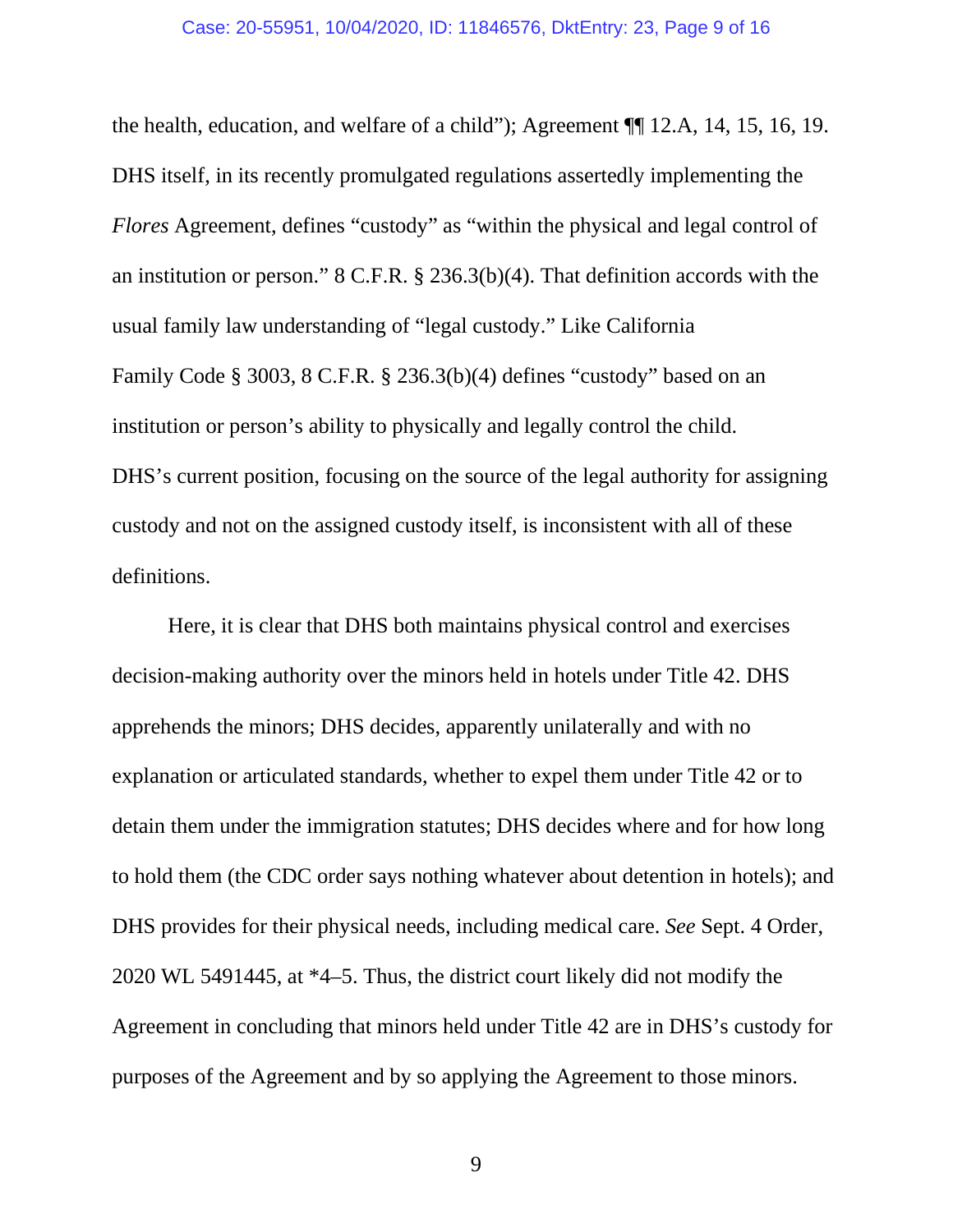The government asserted at oral argument that this Court has jurisdiction over the appeal because the district court's orders require the government to take "specific actions," not simply to comply with the Agreement. *Flores II* held that we did not have jurisdiction to review the district court's order enforcing the Agreement at issue in that case. There, we distinguished *Flores I*, in which we exercised appellate jurisdiction over the district court's order requiring the government to take "specific actions," such as releasing a minor's accompanying parent. *Flores II*, 934 F.3d at 914 n.5. In *Flores I*, however, the district court's order required the government to take actions that the Agreement did *not* require (i.e., releasing adults along with their children). *See Flores I*, 828 F.3d at 908. The order thus modified the Agreement, and provided a basis for concluding, as the opinion did without explanation, that there was jurisdiction under 28 U.S.C. § 1292(a). *Id.* at 905.

Here, in contrast, as in *Flores II*, the district court just directed compliance with the Agreement, specifying in its September 4 order the paragraph of the Agreement being implemented by each directive: DHS must ordinarily transfer minors held for longer than three days to a licensed facility, as required by paragraph 12.A of the Agreement, *see* Sept. 4 Order, 2020 WL 5491445, at \*10; Sept. 21 Order, 2020 WL 5666550, at \*4; DHS must allow plaintiffs' counsel to visit facilities where minors are held and to meet with minors, as required by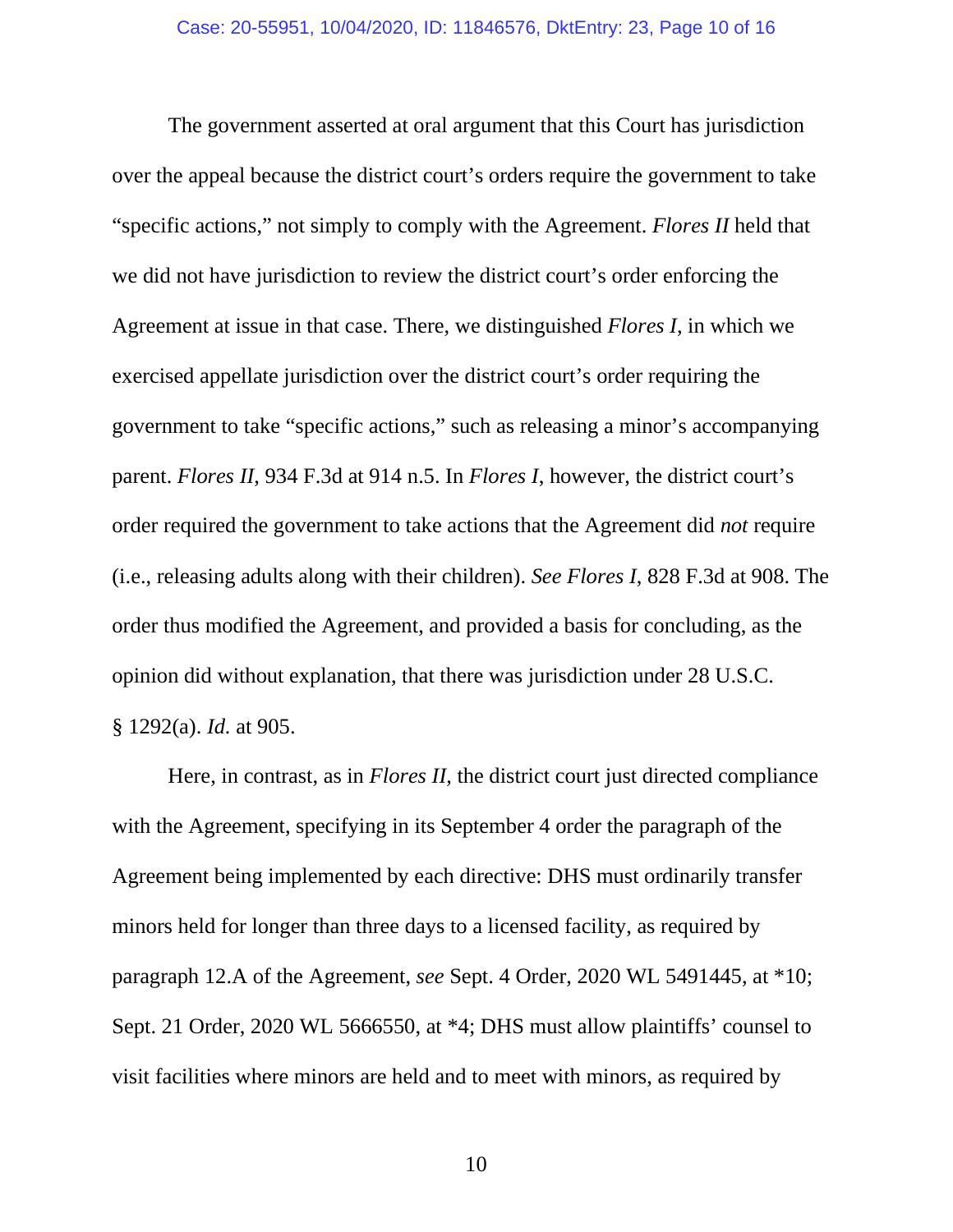paragraphs 32 and 33 of the Agreement, *see* Sept. 4 Order, 2020 WL 5491445, at \*11; the government's Juvenile Coordinators must maintain records on minors and monitor compliance with the Agreement, as required by paragraphs 28A and 29 of the Agreement, *see id.*; and the independent monitor and special expert may conduct investigations under the authority already granted by the district court's October 5, 2018 order, *see id.* The deadlines in the orders assure compliance with the Agreement by a date certain, but they add no substantive requirement. Each of the actions ordered by the district court likely effectuates, rather than modifies, the Agreement.

The government points out that paragraph 12.A of the Agreement provides an exception from the three-day transfer rule "in the event of an emergency." Agreement ¶ 12.A(3). The Agreement defines an "emergency" as "any act or event that prevents the placement of minors . . . within the time frame provided," including "medical emergencies (e.g., a chicken pox epidemic among a group of minors)." *Id.* ¶ 12.B. In the event of an emergency, DHS is required to place minors in a licensed program "as expeditiously as possible." *Id.* ¶ 12.A(3). The government contends that the emergency exception applies here, making the district court's "application of a strict three-day transfer rule . . . incorrect."

The district court's orders in fact are not strict. The original order provides the government with flexibility to address "exigent circumstances that necessitate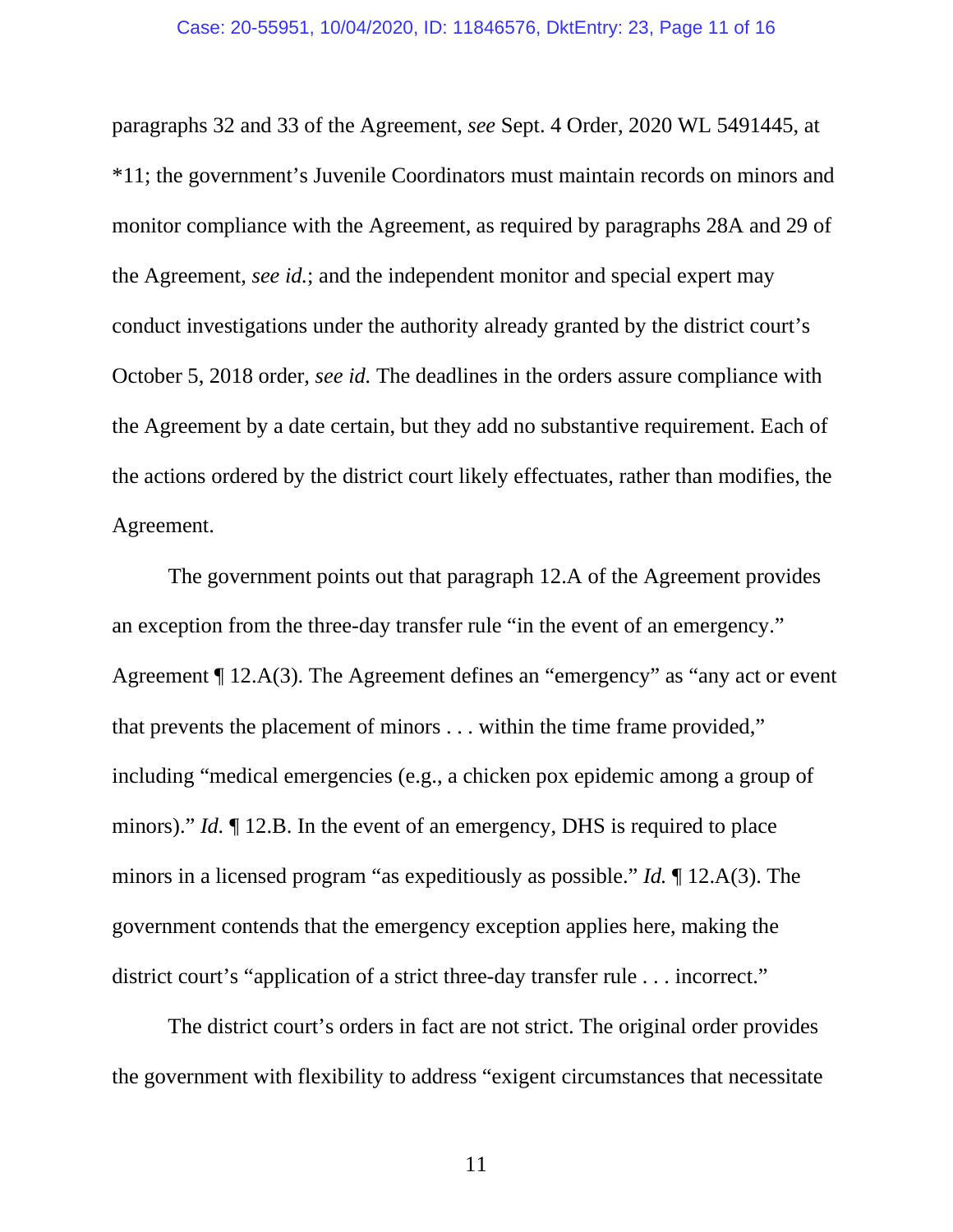future hotel placements." Sept. 4 Order, 2020 WL 5491445, at \*10. And the amended order permits three-day hotel stays for the express purpose of allowing the government to "alleviate bottlenecks in the intake processes at licensed facilities." Sept. 21 Order, 2020 WL 5666550, at \*4. Nothing in the present record establishes that the COVID-19 pandemic prevents the government from placing minors in licensed programs within three days. As addressed further below, the capacity of the government's shelters for unaccompanied minors—10,000 vacant beds as of August 22, 2020—appears more than adequate to accommodate the number of unaccompanied minors who need licensed placements, taking COVID-19 safety protocols into account. *See* Sept. 4 Order, 2020 WL 5491445, at \*8.

The government has not shown that the district court's orders require it to take actions not required by the Agreement. We therefore conclude that we likely do not have jurisdiction over the appeal, and that for that reason, the government has not shown a strong likelihood of success on the merits.

## **B.**

Even where there has not been a showing of a strong likelihood of success on the merits, relief may be appropriate if the party seeking it demonstrates that "serious questions going to the merits were raised and the balance of hardships tips sharply in the [party's] favor." *All. for the Wild Rockies*, 632 F.3d at 1134–35. Although we doubt that the government has satisfied even the "serious questions"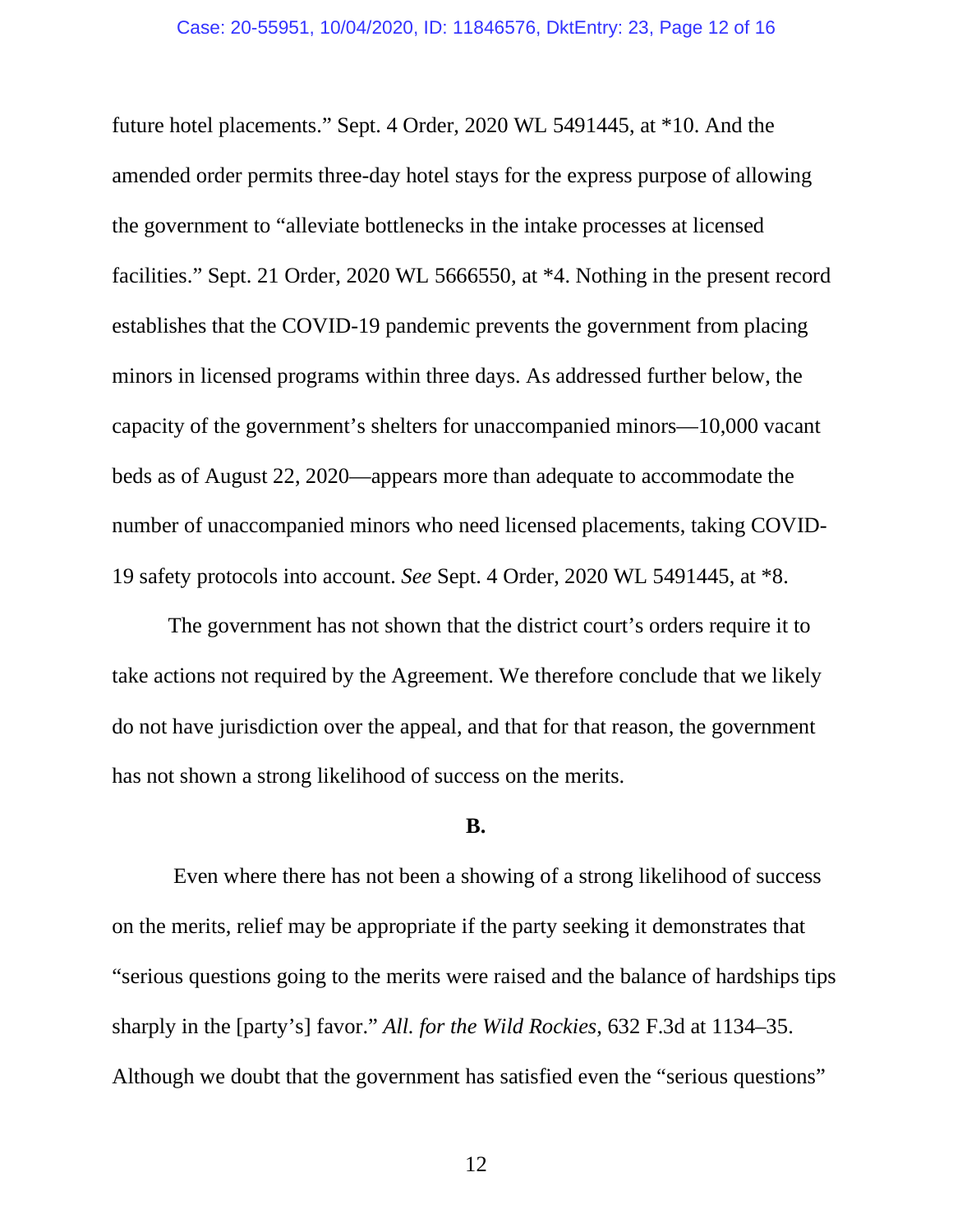### Case: 20-55951, 10/04/2020, ID: 11846576, DktEntry: 23, Page 13 of 16

standard here, we nonetheless consider whether the government has shown that it will be irreparably injured absent a stay. It has not.

The government asserts that complying with the district court's orders while this appeal is pending would cause irreparable harm by "increas[ing] the risk of COVID-19 exposure in U.S. Border Patrol facilities, [Immigration and Customs Enforcement ('ICE')] family residential centers, and [Office of Refugee Resettlement ('ORR')] shelters." The government submitted a declaration from a Border Patrol official "anticipat[ing] that [the Border Patrol] may need to refer approximately 60-140 additional single minors to [licensed programs under the authority of ORR] per week" as a result of the district court's September 4 order. The declaration does not provide a basis for the 60 to 140 estimate and, like all of the government's declarations, it predates the district court's September 21 order, which modified the original order to allow the government to hold minors in hotels for up to three days.

The independent monitor's August 2020 report indicated that 25 percent of minors housed in hotels from March 24, 2020, to July 31, 2020, were held for three days or less. The independent monitor also reported that a total of 577 unaccompanied minors were held in hotels during that time period. If 75 percent of those minors had been referred to ORR, an average of 24 minors would have been referred each week. Even assuming, as the government's declarations suggest, that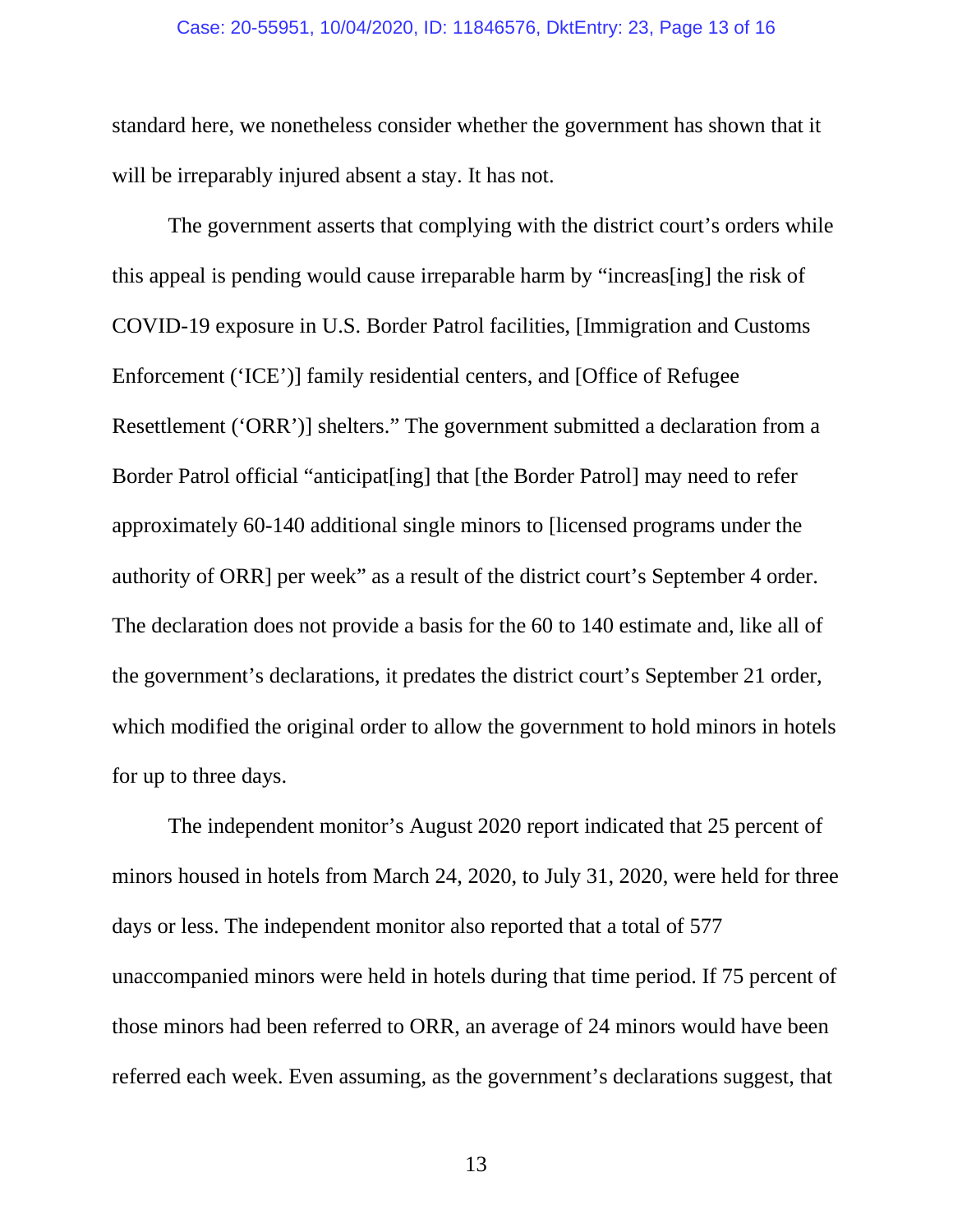## Case: 20-55951, 10/04/2020, ID: 11846576, DktEntry: 23, Page 14 of 16

apprehensions have increased, the government does not explain how it has determined that 60 to 140 unaccompanied minors are likely to be referred to ORR each week instead of being held in hotels. That estimate is even more inexplicable given the assertion of another government declarant that, as of September 17, 2020, "no minors are being held in hotels as part of the Title 42 program."

The government also submitted a declaration from an ORR official stating that "ORR is already receiving approximately 105 referrals a week," and, in light of the agency's need to implement COVID-19 safety protocols, the ORR system "is already at its functional intake capacity." But the government has not established that the additional referrals would actually overwhelm the ORR system. The same ORR official determined in March 2020, when the system was operating at 30 percent capacity overall, that the population of minors was sufficiently low to allow ORR to implement COVID-19 safety protocols effectively. She now urges us not to rely on that determination and points out that the population was "practically static" at that time, so the system's intake capacity was not burdened. Since March, however, the population of minors in ORR care has dropped tenfold; as of August 24, 2020, the system was operating at 3 percent capacity, with 10,000 vacant beds. *See* Sept. 4 Order, 2020 WL 5491445, at \*8. The government has not satisfactorily explained why ORR's largely empty shelters are not capable of absorbing even as many as 140 additional minors a week for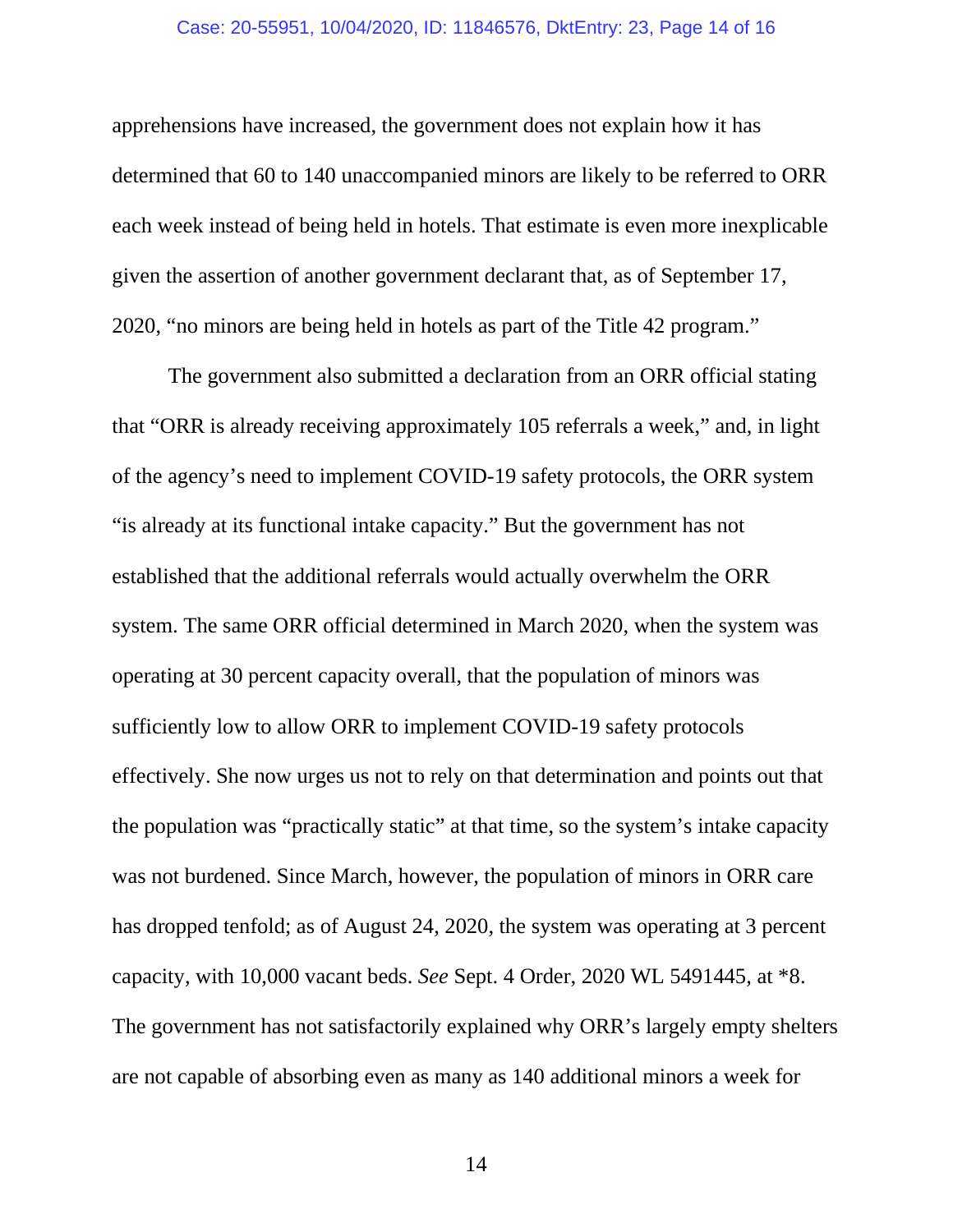short-term stays before those minors are expelled under Title 42.

Nor has the government offered testimony from any public health official explaining why holding minors in hotels, which are open to the public, presents less risk of COVID-19 exposure and spread, both to the minors and to the public, than holding them in licensed facilities. Finally, if any of the problems prophesied by the government show signs of materializing, the district court's orders give the government the option of "alert[ing] Plaintiffs and the Independent Monitor" that "exigent circumstances . . . necessitate . . . hotel placements" and "providing good cause for why such unlicensed placements are necessary." Sept. 4 Order, 2020 WL 5491445, at \*10.

The government has not established that irreparable harm will result if the district court's orders take effect while this appeal is pending.

## **III.**

Having concluded that the government is unlikely to succeed on the merits of its appeal and that it has not established a likelihood of irreparable injury, we deny the motion for a stay pending appeal without reaching the last two *Nken* factors. *Doe #1*, 957 F.3d at 1058.

Because the issues on appeal are well developed in the parties' briefing of the government's emergency motion and the present panel will decide the merits of this appeal, the parties are not required to file further briefs in this case. Any party